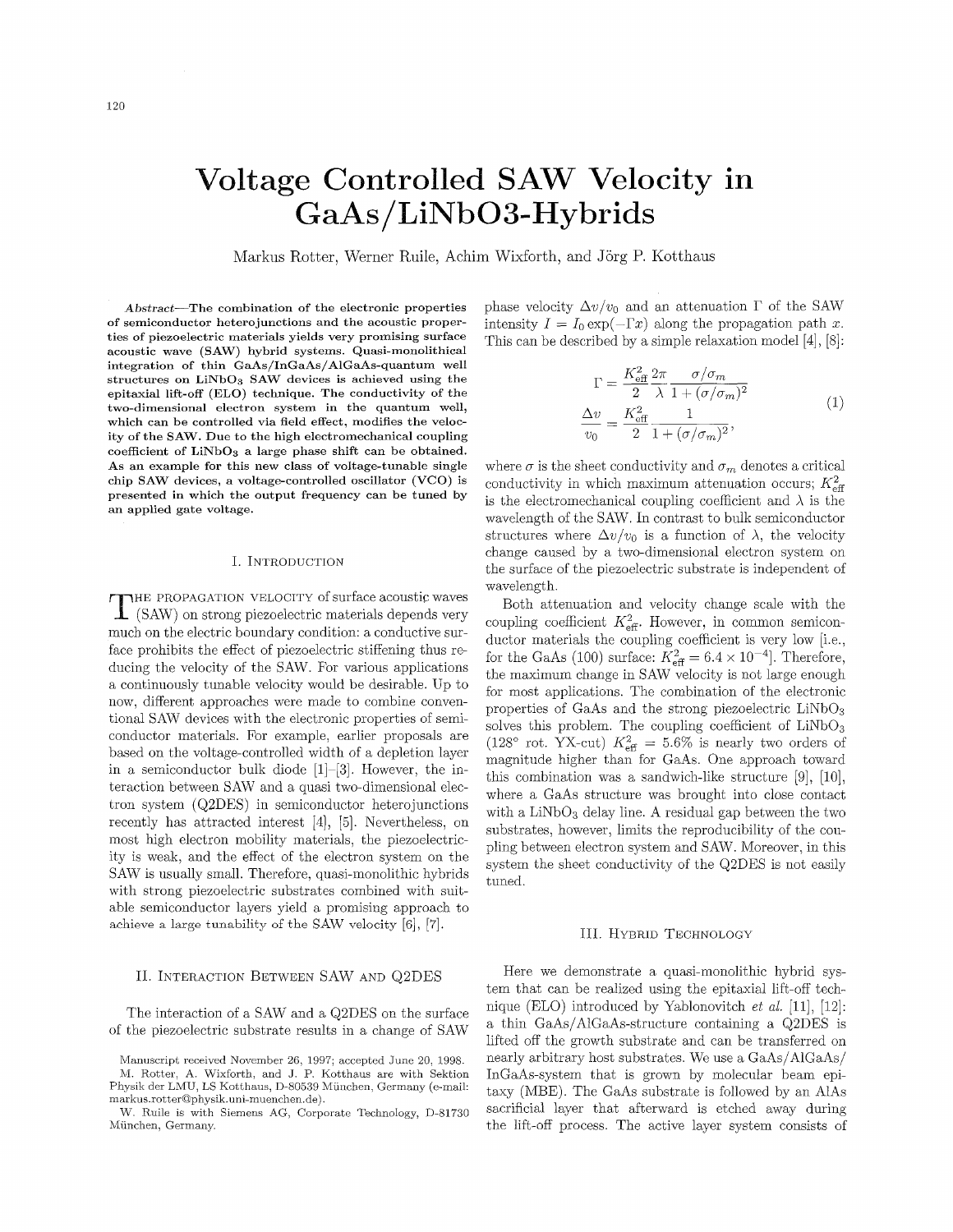

Fig, 1. Schematic geometry of a typical hybrid device. **A** negative bias between the gate electrode and the Ohmic contacts to the quasi two-dimensional electron sytem (Q2DES) is used to tune the inplane conductivity and, hence, the SAW velocity. **A** schematic of the conduction band edge forming the modulation doped quantum well structure is shown next to the layer system. **A** typical length of the EL0 film in the SAW propagation direction is 2 mm.

modulation-doped  $\mathrm{Al}_{0.2}\mathrm{Ga}_{0.8}\mathrm{As}\text{-barriers}$  with an embedded In<sub>0.2</sub>Ga<sub>0.8</sub>As quantum well. Instead of the InGaAs well, we also used a structure with a GaAs quantum well which showed similar results. The distance between quantum well and AlAs layer is just 30 nm. After the diffusion of Ohmic contacts to the Q2DES, the structure is covered with a black wax (Apiezon) acting as a stabilizing layer during the EL0 process. Then the AlAs-layer is selectively etched away in hydrofluoric acid and the remaining EL0 film is transferred onto a  $LiNbO<sub>3</sub>$  SAW device. The thickness of the semiconductor film is  $h = 0.5 \mu$ m. After some heating procedures this EL0 film is tightly fixed on the  $LiNbO<sub>3</sub>$  only by the van-der-Waals-forces. The GaAs film is then patterned and covered by a thin NiCr gate which acts as a field-effect electrode. The geometry of the complete hybrid SAW device is shown in Fig. 1.

Detailed investigations of the electronic properties of the EL0 films in magnetotransport measurements, photoluminescence, and far infrared spectroscopy at  $T = 4.2$  K show no degradation of the Q2DES after the EL0 process. Recent work on the epitaxial lift-off technology reveals that mass production of EL0 devices could be feasible soon **[13],**[14].

### IV. EXPERIMENTAL RESULTS

The EL0 film affects the SAW propagation in two different ways: first, it changes the mechanical properties, and second, the electrical boundary conditions are modified. Mechanically the film produces an attenuation and a velocity change of the SAW. The attenuation as a function of film length is shown in Fig. *2 .* With increasing frequency, the ratio  $h/\lambda$  between film thickness h and wavelength  $\lambda$ also increases. This results in a larger attenuation with



Fig. 2. Mechanical attenuation of an ELO film as a function of the film length. Every symbol reflects the average of about five samples. The inset shows the attenuation per wavelength as a function of  $h/\lambda$  $(h = 0.5 \mu m).$ 

increasing frequency. Two reasons for the mechanical attenuation have to be considered: intrinsic losses within the EL0 film, and reflections and bulk mode conversion at its edges perpendicular to the propagation direction. Fig. 2 reveals that the attenuation increases linearly with the film length. Therefore, the major part of the attenuation is due to a loss of SAW intensity during propagation in the EL0 film itself. The linear regression of the curves was used to calculate the attenuation per wavelength  $\lambda$ . These values are shown in the inset of Fig. 2 as a function of  $h/\lambda$ . For larger  $h/\lambda$  the attenuation per wavelength increases. The extrapolated value of the attenuation for zero film length that is given by the linear regression in Fig. 2 estimates the attenuation due to the film edges. This contribution to the attenuation is also a function of the step height  $h/\lambda$ .

The mechanical load of the GaAs film also modifies the SAW velocity in the film. Experimentally, we obtain a change of the phase velocity for different excitation frequencies as shown in Fig. **3.** The SAW group velocity is measured via the delay time of the hybrid system at zero gate bias  $V_q = 0$ . Due to the dispersive behavior of the semiconductor film, this velocity differs from the phase velocity. From the measured values of the group velocity, we calculated the phase velocities, which are shown in Fig. **3.** The effect of the SAW velocity change by the Q2DES can be neglected at  $V_q = 0$ , because the sheet conductivity  $\sigma$ is large compared to  $\sigma_m$ . As the SAW velocity of GaAs  $(v_0 = 2864 \text{ m/s})$  is much smaller than the corresponding value on LiNbO<sub>3</sub> (128<sup>o</sup> rot. YX-cut,  $v_0 = 3980$  m/s), the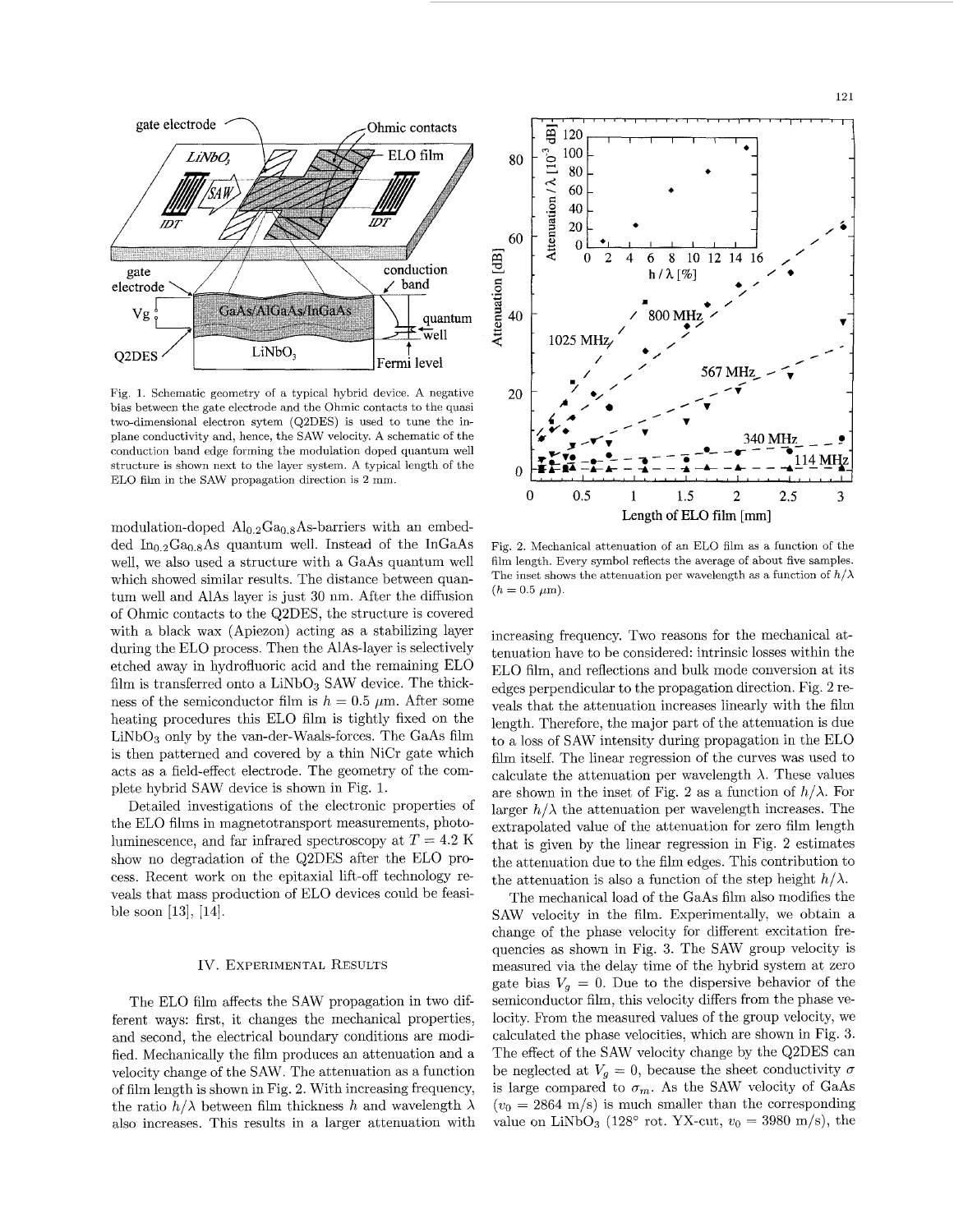

Fig. **3.** Measured and simulated SAW phase velocity at different frequencies in GaAs/LiNbOs hybrids. The phase velocity was calculated from delay time measurements of the group velocity. The dashed line shows the simulated velocities for an EL0 film without a Q2DES and without a gate electrode.

hybrid velocity is lower than on a free LiNbO<sub>3</sub> surface. The SAWvelocity decreases with increasing frequency because of the higher ratio  $h/\lambda$ . The phase velocity also is calculated using a finite element method [15],[16].Here, the GaAs structure is assumed to be mechanically homogenous with a conductive layer at the position of the quantum well. Strain induced in the film during the ELO process also is neglected in the simulation. Despite these assumptions and the small number of experimental data points for the calculation of the phase velocity, the agreement between simulation and experiment is good.

When a gate voltage is applied to the GaAs system, the carrier density of the Q2DES is reduced, and the change in conductivity influences the SAW velocity significantly. In Fig. *3* we also show the measured and simulated velocities when the quantum well is depleted. The gate electrode on top of the hybrid structure screens the SAW potentials. This also reduces the electric potentials at the position of the Q2DES [17]. For low frequencies and hence long wavelength, this screening is very strong, resulting in a SAW velocity close to the one at  $V_q = 0$ . For higher frequencies this effect decreases; therefore, the velocity approaches the simulated curve for an EL0 film without any conductive layer (dashed line). Our simulations thus reveal the maximum achievable velocity change  $\Delta v/v = (v(\text{depl}) - v(V_g = 0))/v(\text{depl})$  in the hybrid. This velocity change can be used to define a new hybrid coupling coefficient  $\overline{K}_{\text{eff}}^2 := 2\Delta v/v$  being a function of  $h/\lambda$ . Other approaches to determine this coupling coefficient in semiconductor/piezoelectric-structures can be



Fig. 4. Change of the phase velocity and attenuation of the SAW as a function of the voltage between gate and Q2DES together with the respective model calculations.

found in [18], [19].

In Fig. 4 we plot the experimentally obtained velocity change  $\Delta v/v$  and the attenuation  $\Gamma$  of the SAW as a function of the gate bias together with a calculation according to (1).  $\Delta v/v$  is calculated from the measured phase shift  $\Delta\varphi$  via:

$$
\frac{\Delta v}{v} = \frac{\Delta \varphi \cdot \lambda}{360^\circ \cdot L}
$$
 (2)

where  $L$  denotes the length of the ELO film. Maximum attenuation and maximum differential velocity change occur at  $V_g = -5.1$  V where the critical conductivity  $\sigma_m$ is reached. At  $V_g = -7$  V the electron system becomes depleted and the remaining conductivity is at such a low level that the electric SAW attenuation is negligible [see (l)].At this low electron concentration the SAW velocity reaches its maximum, as expected. As both voltages scale with the actual distance between gate and Q2DES, a proper semiconductor layer design allows for a flexible adjustment of the voltage range to application needs.

In order to compare these measurements with the simple relaxation model (1), the sheet conductivity  $\sigma$  of the Q2DES was measured as a function of gate voltage in four point geometry on the same sample. The coupling constant in **(I)** is replaced by the effective hybrid coupling constant  $\overline{K}_{\text{eff}}^2$  as experimentally measured above. For a frequency of  $f = 340 \text{ MHz}$ , we obtain  $\overline{K}_{\text{eff}}^2 = 0.033 = 0.58K_{\text{eff}}^2$ . The critical conductivity  $\sigma_m$  is approximately given by  $\sigma_m = v \varepsilon_0 \left( \sqrt{\varepsilon_{11}^T \varepsilon_{33}^T - \varepsilon_{13}^T \varepsilon_{31}^T} + 1 \right) = 2.1 \times 10^{-6} \Omega^{-1}$  for  $f = 340$  MHz, with  $\varepsilon_{ii}^T$  denoting the dielectric constants of  $LiNbO<sub>3</sub>$  (128° rot. YX-cut) at constant stress. In contrast to a three-dimensional electron system,  $\sigma_m$  is in two dimensions only a very weak function of the frequency *f ;* the only parameter that changes slightly with frequency according to the dispersion curve in Fig. *3* is the velocity  $v$ . As can be seen in Fig. 4, the agreement between measurement and the model is good. .<br>7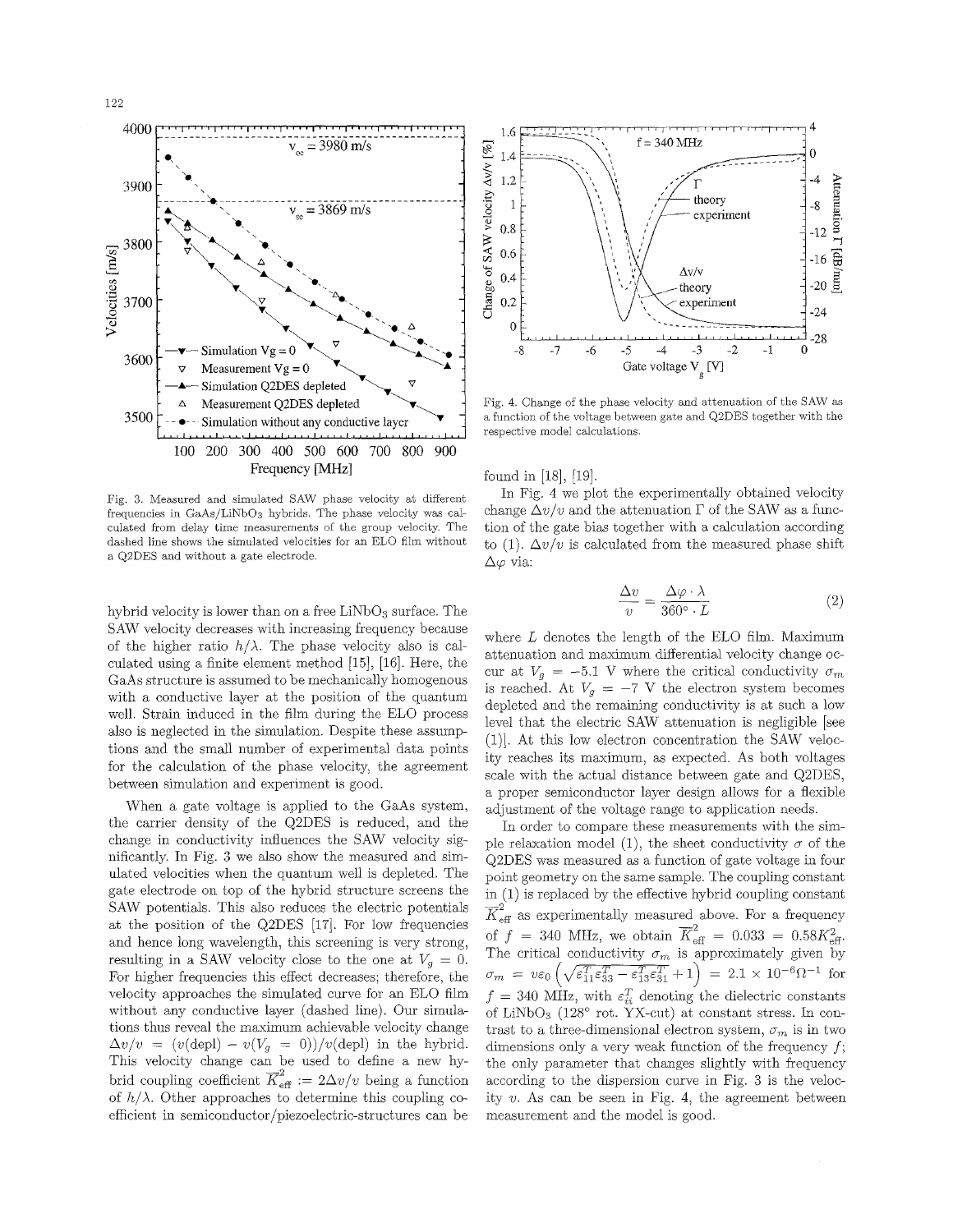

Fig. 5. Phase shift and attenuation of the surface acoustic waves at different frequencies. The insertion losses of the  $LiNbO<sub>3</sub>$  structure without EL0 film are subtracted.

In Fig. 5 we show the same experiment at different frequencies. A split finger transducer geometry is used for the generation of multiple harmonics in these experiments. We display the phase shift and the attenuation for a sample with an EL0 film length of 0.4 mm. The insertion losses of the  $LiNbO<sub>3</sub>$  device without film are subtracted so that only the mechanical and electrical influence of the EL0 film are shown. The mechanical attenuation increases with higher frequencies according to Fig. 2.  $\Delta\varphi$  as well as  $\Gamma$  increase with shorter wavelength. This is explained by  $(1)$  and  $(2)$ and the increase of  $\overline{K}_{\text{eff}}^2$  for higher frequencies. Fig. 5 also reveals the weak dependence of  $\sigma_m$  on the frequency. With increasing SAW frequency, the hybrid SAW velocity is decreasing, resulting in a reduction of  $\sigma_m$ . This leads to a shift of the points of maximum attenuation toward lower conductivities, i.e., larger negative gate bias.

# V. APPLICATIONS

For several applications, a large tunable phase shift is desirable. As  $\Delta\varphi$  is proportional to the ELO film length *L* (2), devices with longer films yield larger effects. For example, we could demonstrate a phase shift of  $\Delta \varphi =$ 1046° at  $f = 340$  MHz and  $\Delta \varphi = 1320$ ° at  $f = 434$  MHz for samples with  $L = 2$  mm. This large tuning range of the propagating surface acoustic waves is very promising for new devices.

One possible application of these hybrids is a voltagecontrolled delay line oscillator, in which the resonance fre-



Fig. 6. Schematic sketch of the voltage controlled oscillator



Fig. 7. Measured output frequency of the VCO as a function of the applied gate voltage.

quency can be tuned by an applied gate voltage. In Fig. 6 we show the device geometry used in our experiments. The operating frequency is  $f = 434$  MHz. On a LiNbO<sub>3</sub> substrate two transducer structures are fabricated: a short single phase unidirectional transducer (IDT 1) and a long transducer (IDT 2). The acoustical path length is equal to the length of IDT 2 in order to achieve mode selection. An ELO film with  $L = 470 \ \mu m$  is placed in between both IDTs.

For a loop gain larger than one, the total phase of the loop must be zero and the total losses must be compensated by the amplifier. The output frequency is only an unambiguous function of the gate voltage if the maximum phase shift caused by the ELO film is below 360°. Therefore, we choose a length of the EL0 film such that it produces a phase shift of  $\Delta \varphi = 355^{\circ}$ . Hence, the film covers about one quarter of the free distance between the transducers. The output frequency of this device as a function of the applied gate bias is displayed in Fig. 7. For this geometry a maximum frequency tunability of 0.82 MHz is achieved. Theoretically, the maximum frequency shift  $\Delta f$  in this oscillator geometry is given as  $\Delta f = 1/\tau$  for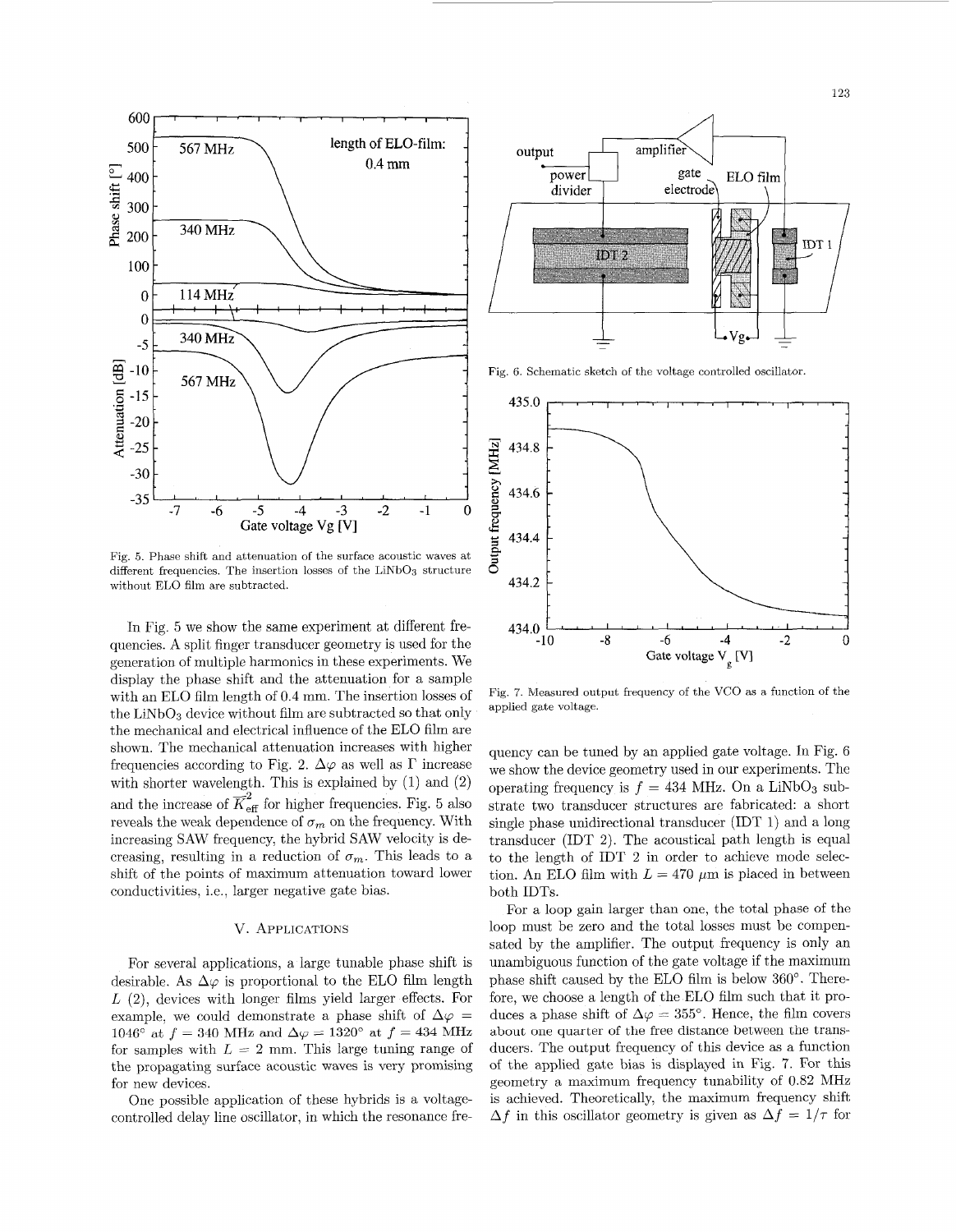a phase shift of  $\Delta \varphi = 360^{\circ}$ , where  $\tau$  is the acoustic delay time of the device. Considering the different SAW velocities in the corresponding device areas, the delay time is calculated to  $\tau = 1195$  ns. This leads to  $\Delta f = 0.84$  MHz  $(\Delta \varphi = 360^{\circ})$ , in good agreement with the measured value for  $\Delta \varphi = 355^{\circ}$ . A larger frequency tuning range can be achieved if the delay time  $\tau$  is decreased.

Future phase noise measurements will show how the phase noise properties of the hybrid chip compare to common oscillators, including an external phase shifter. The excellent electronic properties of the semiconductor film allow for future integration of rf circuitry on the same chip, for example, the amplifier in the VCO could be integrated on the hybrid itself.

Also for wireless SAW sensing [20], the hybrid devices are very suitable. For this application the EL0 film is placed between a transducer with attached antenna and a reflector structure. The EL0 film changes the delay time of a remote radio sensing signal in the device. Therefore, any sensor providing a DC voltage can be read out from a remote location. As the large dynamic electric fields also affect the optical properties of the GaAs structure *[7],*acousto-optic applications of the hybrids also could be possible.

### VI. CONCLUSIONS

 $LiNbO<sub>3</sub>/GaAs$  hybrid systems fabricated by the epitaxial lift-off technology open a large field for novel voltagetunable SAW devices. In order to characterize the acoustic properties of this layer system, detailed experiments and calculations show the mechanical effects of the EL0 film on the SAW. Due to the high coupling coefficient of LiNb03, the acousto-electric interaction between the Q2DES and the SAW is very large. Compared to monolithic GaAs SAW devices, a velocity change being two orders of magnitude larger is achieved in the hybrid system. The experimental results are in good agreement with calculations based on a simple relaxation-type model. With an EL0 film of 2 mm length, we reach a phase shift of 1320° at  $f = 434$  MHz. The range of the applied voltage is about 7 V and thus compatible with IC voltages. As the interaction is controlled via field-effect, the operation of the device is nearly powerless. As an initial example for possible applications we present a voltage-controlled hybrid oscillator with a frequency tuning range of 0.82 MHz at  $f = 434$  MHz. The excellent electronic properties of the GaAs/AlGaAs/InGaAs-heterostructure material allow for the integration of rf amplifiers or integrated circuits on the same hybrid chip. Other possible applications are broadband single-chip voltage-tunable delay lines and hybrids for wireless SAW sensing. Also the excellent acousto-optic properties of  $LiNbO<sub>3</sub>$  might be combined with the electrooptic properties of layered GaAs heterojunctions, which also could lead to new acousto-optic applications.

#### ACKNOWLEDGMENT

We would like to thank D. Bernklau and H. Riechert for the excellent GaAs structures grown by MBE, and S. Berek for the fabrication of the  $LiNbO<sub>3</sub>$  devices. We gratefully acknowledge the  $LiNbO<sub>3</sub>$  VCO design by W. Neumayer and the technical assistance by S.Manus and T. Ostertag.

#### **REFERENCES**

- [1] S. Urabe, "Voltage controlled monolithic SAW phase shifter and its application to frequency variable oscillator," *IEEE Trans. Sonics Ultrason.,* vol. SU-29, pp. 255-260, Sep. 1982.
- J. D. Crowley, J. F. Weller, and T. G. Giallorenzi, "Acoustoelec- $[2]$ tric SAW phase shifter," *Appl. Phys. Lett.*, vol. 31, pp. 558-560, Nov. 1977.
- T. W. Grudkowski and J. F. Black, "Integrated circuit compat- $[3]$ ible SAW devices on GaAs,"*Proc. IEEE Ultrason.* Symp., 1980, pp. 713-717.
- A. Wixforth, J. P. Kotthaus, and G. Weimann, "Surface acoustic  $[4]$ waves on  $GaAs/Al_xG_{1-x}As$  heterostructures," *Phys. Rev.*, vol. B40, pp. 7874-7886, Oct. 1989.
- $[5]$ R. L. Willet, R. R. Ruel, M. A. Paalanen, K. W. West, and L. N. Pfeiffer, "Enhanced finite-wave-vector conductivity at multiple even-denominator filling factors in two-dimensional electron systems," *Phys. Rev.,* vol. B47, pp. 7344-7347, Mar. 1993.
- $[6]$ K. Hohkawa, H. Suzuki, Q. S. Huang, and S. Noge, "Fabrication of surface acoustic wave semiconductor coupled devices using epitaxial lift-off technology," *Proc. IEEE Ultrason.* Symp., 1995, pp. 401-404.
- M. Rotter, C. Rocke, S.Bohm, A. Lorke, A. Wixforth, W. Ruile,  $[7]$ and L. Korte, "Single-chip fused hybrids for acousto-electric and acousto-optic applications," *Appl. Phys. Lett.,* vol. 70, pp. 2097- 2099, Apr. 1997.
- $\lceil 8 \rceil$ **E(.**A. Ingebrigtsen, "Linear and nonlinear attenuation of acoustic surface waves in a piezoelctric coated with a semiconductor film."  $J.$  Appl. Phys., vol. 41, pp. 454-459, Feb. 1970. film," *J . Ap p l . Phys.,* vol. 41, pp. 454-459, Feb. 1970.
- A. Wixforth, J. Scriba, M. Wassermeier, J. P. Kotthaus,  $[9]$ G. Weimann, and W. Schlapp, "Interaction of surface acoustic waves with a two-dimensional electron system in a  $LiNbO<sub>3</sub>$ -GaAs/AlGaAs sandwich structure," *J . Appl. Phys.,* vol. 64, pp. 2213-2215, Aug. 1988.
- [10] A. Schenstrom, Y. J. Qian, M.-F. Xu, H.-P. Baum, M. Levy, and B. K. Sarma, "Oscillations in the acoustoelectric proximity coupling to a 2D electron gas," *Solid State Commun.,* vol. 65, pp. 739-742, 1988.
- E. Yablonovitch, T. Gmitter, J. P. Harbison, and R. Bhat, "Extreme selectivity in the lift-off of epitaxial GaAs films," *Appl. Phys. Lett.,* vol. 51, pp. 2222-2224, Dec. 1987.
- $[12]$ E. Yablonovich, D. M. Hwang, T. J. Gmitter, L. T. Florez, and J. P. Harbison, "Van der Waals bonding of GaAs epitaxial liftoff film onto arbitrary substrates," *Appl. Phys. Lett.*, vol. 56, pp. 2419-2421, June 1990.
- P. R. Hageman, G. J. Bauhuis, A. van Geelen, P. C. van Rijsingen, J. J. Schermer, and L. J. Giling, "Large area, thin film epitaxial lift off III/V solar cells," *Proc. IEEE PVSC,* 1996, pp. 57-60.
- J. **Maeda,** *Y .* Sasaki, N. Diete, K. Shibahara, *<sup>S</sup> .* Yokoyama, S.Miyaaaki, and M. Hirose, "High-rate GaAs epitaxial lift-off technique for optoelectronic integrated circuits," *Jpn. J. Appl. Phys.,* vol. 36, pp. 1554-1557, Mar. 1997.
- [15] M. Buchner, W. Ruile, A. Dietz, and R. Dill, "FEM analysis of the reflection coefficient of SAWS in an infinite periodic array," *Proc. IEEE Ultrason. Symp.,* 1991, pp. 371-375.
- [16] G. Kovacs, M. Anhorn, H. E. Engan, G. Visintini, and C. C. W. Ruppel, "Improved material constants for LiNbO<sub>3</sub> and LiTaO<sub>3</sub>," *PTOC.IEEE Ultrason. Symp.,* 1990, pp. 435-438.
- [17] C. Rocke, S. Manus, and A. Wixforth, "Voltage tunable acoustoelectric interaction in GaAs/AlGaAs heterojunctions," Appl. *Phys. Lett.,* vol. *65,* pp. 2422-2424, Nov. 1994.
- [18] H. Gautier and G. S. Kino, "A detailed theory of the acoustic wave semiconductor convolver," *IEEE Trans. Sonics Ultrason.,* vol. SU-24, pp. 23-33, Jan. 1977.